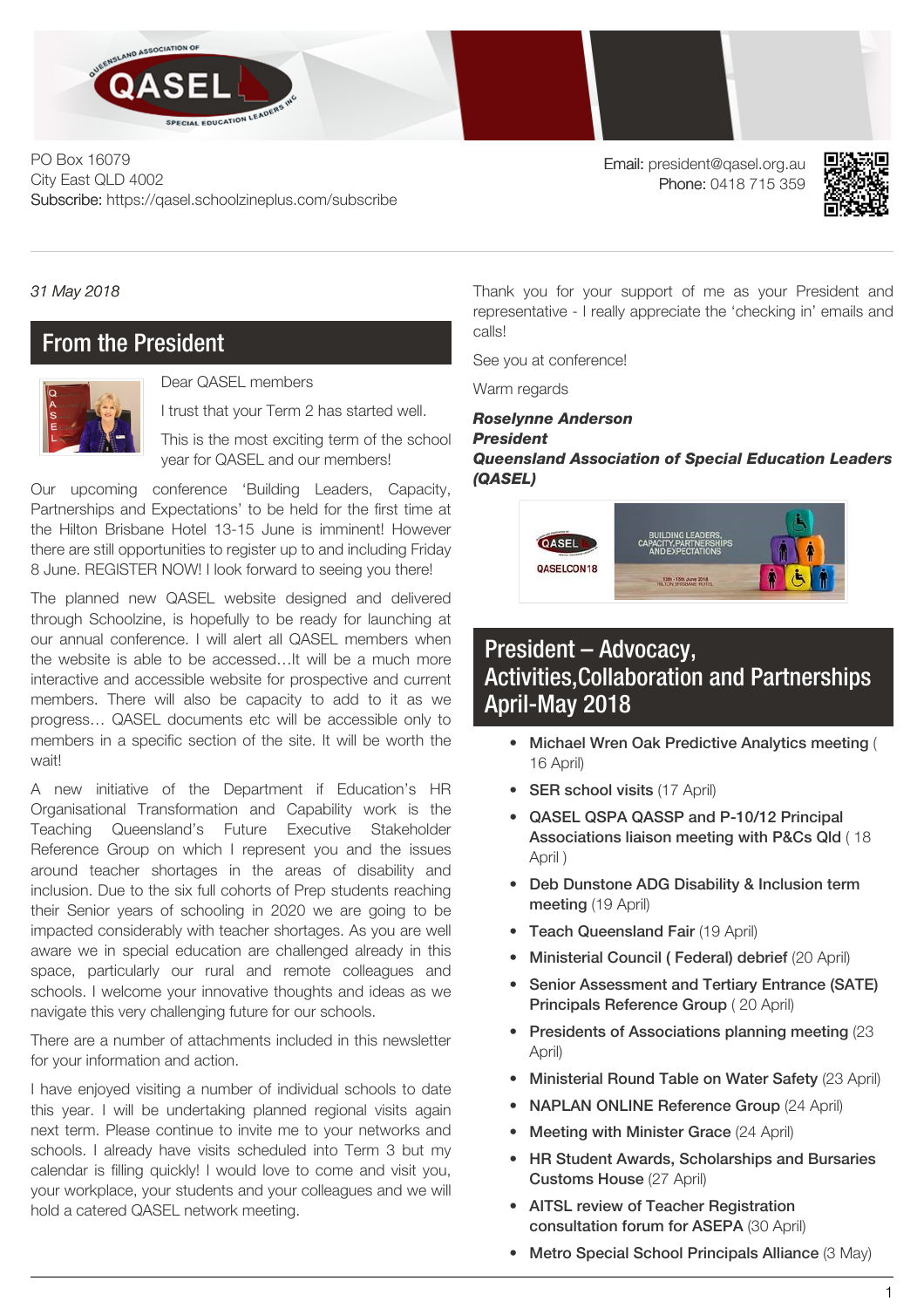- QASEL STATE COUNCIL Autism Hub and Reading Centre (4 May)
- AMP Advice partnership meeting Autism Hub and Reading Centre (4 May)
- TECESE Governance Board meeting Aspley Special School (9 May)
- Parent and Community Engagement Conference (PACE) with P&Cs Qld Steering Committee (9 May)
- A/DDG Leanne Nixon and gary Austen Ministerial Adviser meeting re I4S future models (11 May)
- Headspace meeting with Presidents of Associations re future possible Principal wellbeing models (14 May)
- meeting with new Director-General Tony Cook(14 May)
- Liam Smith ADG School Improvement Unit term meeting (14 May)
- Schools Stakeholder Reference Group meeting (15 May)
- CEO QCAA Chris Rider term meeting (14 May)
- ASEPA Board meeting Adelaide (16 May)
- ASEPA Conference Glenelg South Australia (17-18 May)
- Teaching Queensland's Future Executive Stakeholder Reference Group ( 24 May)
- P & Cs Qld Day launch of P&C of the year 2018 Bulimba SS (25 May)
- Minister's advisers Gary Austen and Angus Crowther visit Mt Ommaney Special School re NDIS (16 March)
- Premier's Adviser liaison meeting (27 March)
- ED State Schooling meeting re School Sports review (28 March)
- P & Cs Qld and Presidents' Associations meeting re 2018 Parent & Community Engagement conference (28 March)
- Minister's adviser Gary Austen and President visits to Currimundi and Caboolture Special Schools (29 May)

# Upcoming Events

### QASELCON 18

We are excited to invite you to QASELCON18: 'Building Leaders, Capacity, Partnerships and Expectations'.

Have you registered yet for [#QASELCON18?](https://twitter.com/hashtag/QASELCON18?src=hash)

Standard registration will close on Friday 8 June.

The Conference Organising Committee is pleased to announce our Keynote Speakers for QASELCON18.



Dr. Bonnie Billingsley, a professor at Virginia Tech, is a faculty member in the School of Education in Blacksburg, Virginia.

Dr Billingsley is a former special education teacher and administrator. She has taught in both leadership and teacher education programs at the graduate level. She has also authored numerous articles, chapters,

as well as books on topics related to principal leadership for inclusive schools, teacher retention induction.



Carrington was the Harvard Club of Australia Fellow for 2012/2013. He was awarded this prestigious scholarship to attend the CEO program at Harvard University's Graduate School of Business. Dr Carrington is currently the CEO of a national charity 'ACT For Kids,' an organisation dedicated to supporting

abused and neglected children. He most recently was the Foundation National Director of the Leadership Centre for the Australian Council for Educational Research (ACER). He graduated originally as a teacher and has taught in schools as diverse as Cunnamulla, Townsville, Roma and London.



Dr Wenn Lawson's research focus is: Autism & Gender; Autism & Gender Dysphoria; Learning across the life span', Object Permanence in Autism .. papers published: 'GAMMA and autistic attention,' 'Delayed Object Permanence and autism,' 'Single Attention & associated Cognition in Autism (SACCA)'; Women & Girls... and

many others. He has written and/or contributed to over 20 books on autism and related topics.



P&Cs Qld and Department of Education Parent and Community Engagement (PACE) State Conference 7-8 September 2018



P&Cs Qld is thrilled to present our Annual State [Conference](http://pandcsqld.com.au/whats-on/state-conference/) in partnership with the Department of Education, to deliver a